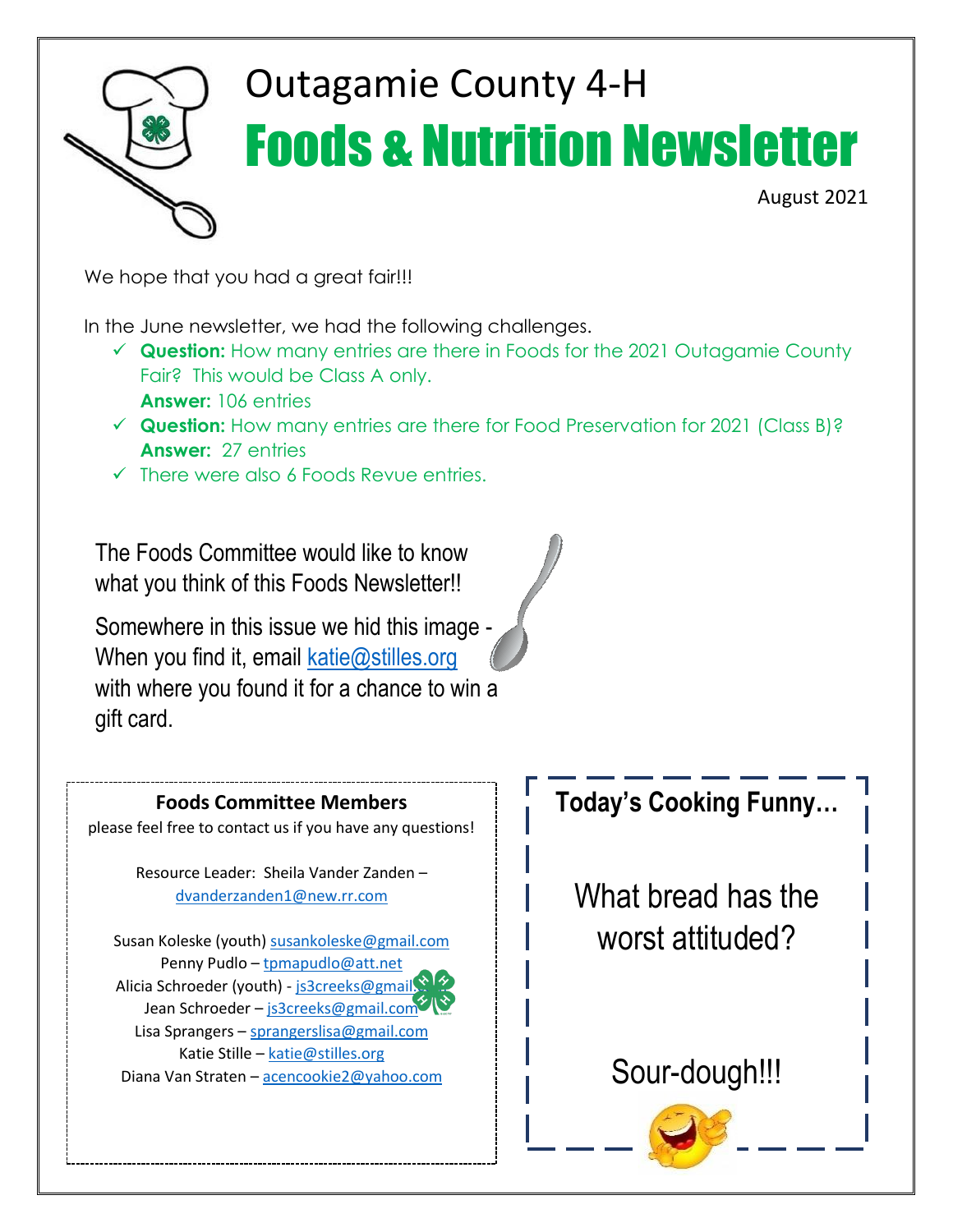

## See What's Cooking

Whew! You did it!

You made it through the 2021 Outagamie County Fair! Wasn't it fun to be in person again? I sure enjoyed taking pictures of the entries this year. Were you able to view yourself on the T.V. screen? So many food entries have to be tossed out due to spoilage that we felt by taking pictures of each entry; this would allow fair-goers the opportunity to visually enjoy what you made. We committee members are so proud of you and your accomplishments. You should be equally proud! As I stood behind the judges, I could see your proud faces. Maybe many of you were just relieved to have your food item make it to the fair and entered.  $\bullet$ 

However, I believe it was more than that. I saw how you listened carefully as the judge spoke to you. You would answer the questions with confidence. You came in prepared and ready to receive your results. Thank you for all of that. As a leader, it is our hope that your feeling of accomplishment is what shines no matter what the ribbon. I could see that you were willing to learn from the judge so you can make improvement perhaps, for next year. Those are the life skills that 4-H can offer to build our members up to become leaders in what you started out to do. Thank you for being a part of the 4-H Foods Project is year.

We hope you join the Foods and Nutrition project again next year! Food Preservation also!

Sheila Vander Zanden Outagamie County 4-H Food and Nutrition/Food Preservation Project and Resource Leader

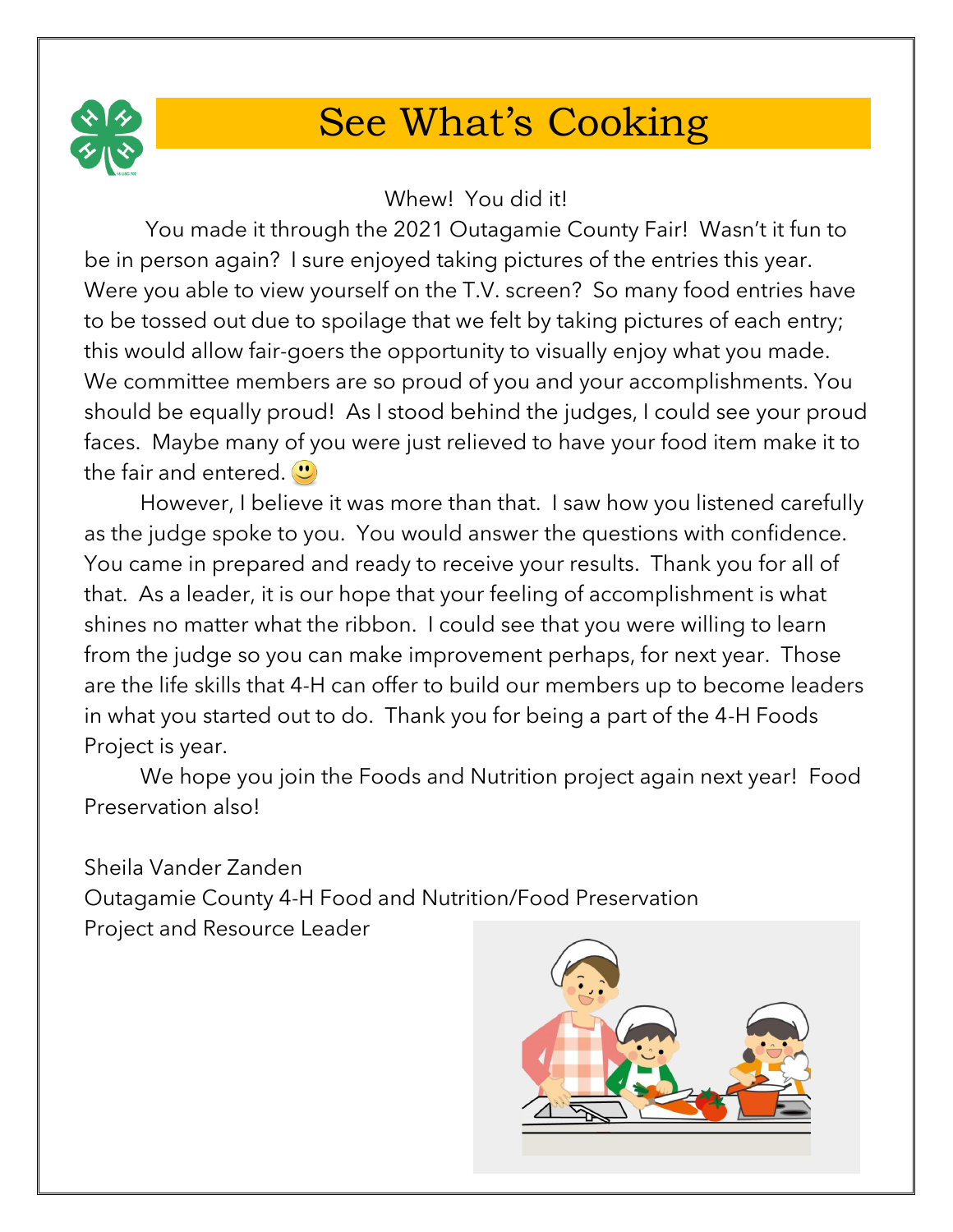## 4-H Foods Revue